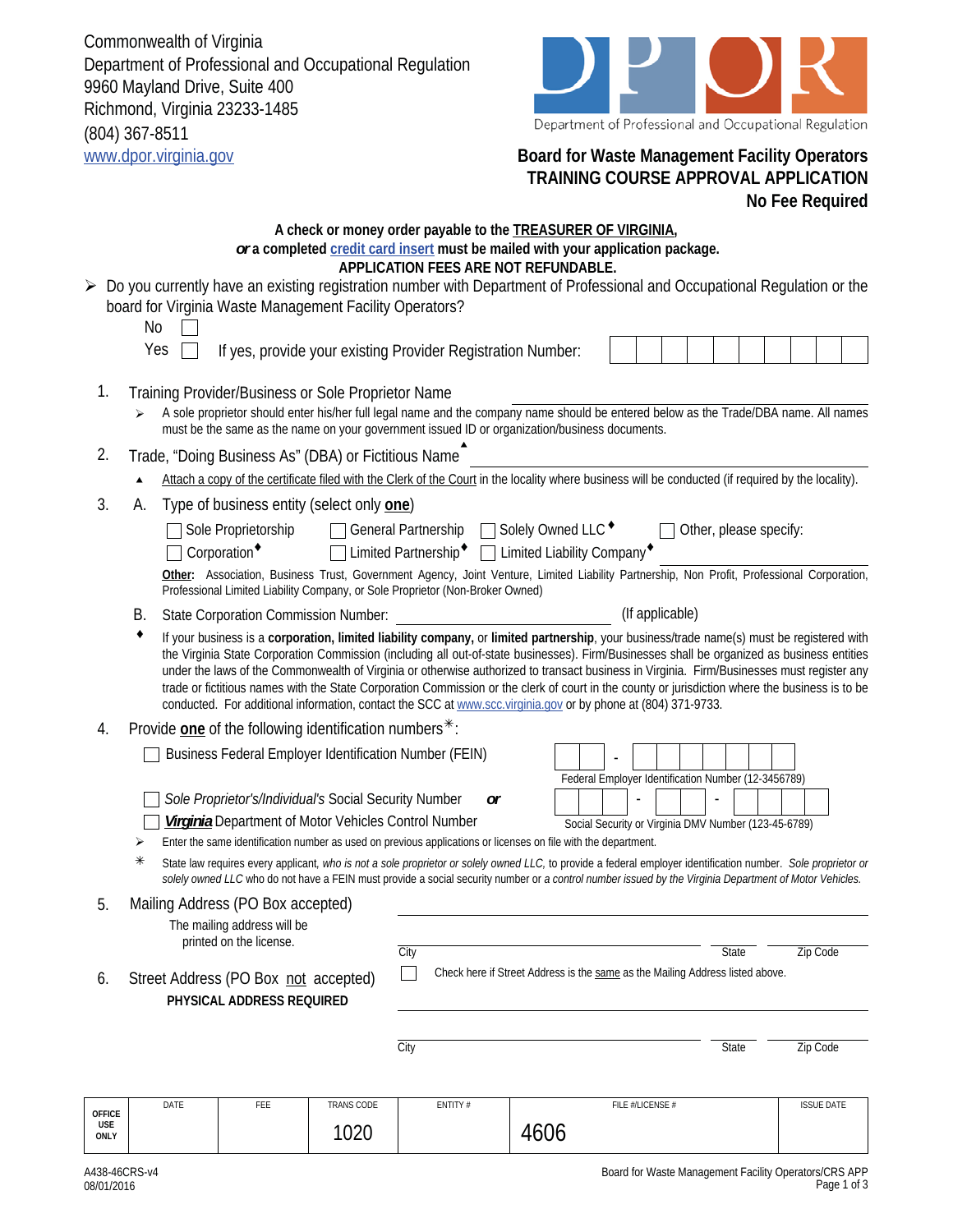| 7.  | <b>Contact Numbers</b>                                                                                                     |                                                                                                                          |                            |              |           |  |  |  |  |  |  |  |
|-----|----------------------------------------------------------------------------------------------------------------------------|--------------------------------------------------------------------------------------------------------------------------|----------------------------|--------------|-----------|--|--|--|--|--|--|--|
|     |                                                                                                                            | Primary Telephone                                                                                                        | Alternate Telephone        |              | Fax       |  |  |  |  |  |  |  |
| 8.  | <b>Email Address</b><br>Email address is considered a public record and will be disclosed upon request from a third party. |                                                                                                                          |                            |              |           |  |  |  |  |  |  |  |
| 9.  | <b>Contact Person Name and Title</b>                                                                                       |                                                                                                                          |                            |              |           |  |  |  |  |  |  |  |
|     |                                                                                                                            | Name                                                                                                                     |                            | <b>Title</b> |           |  |  |  |  |  |  |  |
| 10. | <b>Contact Person's Telephone Numbers</b><br>Primary Telephone                                                             |                                                                                                                          |                            |              |           |  |  |  |  |  |  |  |
| 11. | Course Title                                                                                                               |                                                                                                                          |                            |              |           |  |  |  |  |  |  |  |
| 12. | Type of Course to be offered: (Select all that apply)                                                                      |                                                                                                                          |                            |              |           |  |  |  |  |  |  |  |
|     |                                                                                                                            | Pre-license Training Course $or$ $\Box$ Continuing Education Course                                                      |                            |              |           |  |  |  |  |  |  |  |
| 13. | The course attendees will be trained for which license classification? (Only one course approval per application.)         |                                                                                                                          |                            |              |           |  |  |  |  |  |  |  |
|     | Class IV<br>Class II<br>Class III<br>Class I<br>$\blacksquare$                                                             |                                                                                                                          |                            |              |           |  |  |  |  |  |  |  |
| 14. | Method of Instruction (Select all that apply)                                                                              |                                                                                                                          |                            |              |           |  |  |  |  |  |  |  |
|     | Classroom<br>Correspondence                                                                                                |                                                                                                                          |                            |              |           |  |  |  |  |  |  |  |
|     | Other Distance Learning (describe):<br>Online                                                                              |                                                                                                                          |                            |              |           |  |  |  |  |  |  |  |
|     |                                                                                                                            |                                                                                                                          |                            |              |           |  |  |  |  |  |  |  |
| 15. | How many contact hours will the course offer?                                                                              |                                                                                                                          |                            |              |           |  |  |  |  |  |  |  |
| 16. | Will this course be offered more than one time?                                                                            |                                                                                                                          |                            |              |           |  |  |  |  |  |  |  |
|     | If no, provide the scheduled course date:<br>No                                                                            |                                                                                                                          |                            |              |           |  |  |  |  |  |  |  |
|     | If yes, provide the date(s) and time the course(s) will be offered:<br>Yes                                                 |                                                                                                                          |                            |              |           |  |  |  |  |  |  |  |
| 17. |                                                                                                                            |                                                                                                                          |                            |              |           |  |  |  |  |  |  |  |
|     | Location(s) where course(s) will be taught:                                                                                |                                                                                                                          |                            |              |           |  |  |  |  |  |  |  |
|     |                                                                                                                            |                                                                                                                          |                            |              |           |  |  |  |  |  |  |  |
|     |                                                                                                                            |                                                                                                                          |                            |              |           |  |  |  |  |  |  |  |
| 18. |                                                                                                                            | Instructor Information: Attach a resume for each instructor listed below to include, but not limited to their education, |                            |              |           |  |  |  |  |  |  |  |
|     | training background, and a list of other appropriate trade designations or training certifications.                        |                                                                                                                          |                            |              |           |  |  |  |  |  |  |  |
|     |                                                                                                                            | Instructor's Name                                                                                                        | License No (if applicable) | Phone Number | Resume    |  |  |  |  |  |  |  |
|     |                                                                                                                            |                                                                                                                          |                            |              | Attached? |  |  |  |  |  |  |  |
|     |                                                                                                                            |                                                                                                                          |                            |              | Yes       |  |  |  |  |  |  |  |
|     |                                                                                                                            |                                                                                                                          |                            |              | Yes       |  |  |  |  |  |  |  |
|     |                                                                                                                            |                                                                                                                          |                            |              | Yes       |  |  |  |  |  |  |  |
|     |                                                                                                                            |                                                                                                                          |                            |              |           |  |  |  |  |  |  |  |
| 19. |                                                                                                                            | How will satisfactory completion of this course be determined? (Select all that apply)                                   |                            |              |           |  |  |  |  |  |  |  |
|     | Attendance<br>Examination                                                                                                  | <b>Site Visits</b><br>Skill Demonstrations                                                                               |                            |              |           |  |  |  |  |  |  |  |
|     |                                                                                                                            |                                                                                                                          |                            |              |           |  |  |  |  |  |  |  |

20. *I, the undersigned, certify that the foregoing statements and answers are true, and that I have not suppressed any* 

<u> 1989 - Johann Barn, mars ann an t-Amhainn an t-Amhainn an t-Amhainn an t-Amhainn an t-Amhainn an t-Amhainn an </u>

08/01/2016

**Others** 

Print Name of Contact Person

 $\Box$ 

Please list:

*information that might affect the Board's decision to approve this application.*

Signature of Contact Person **Date**